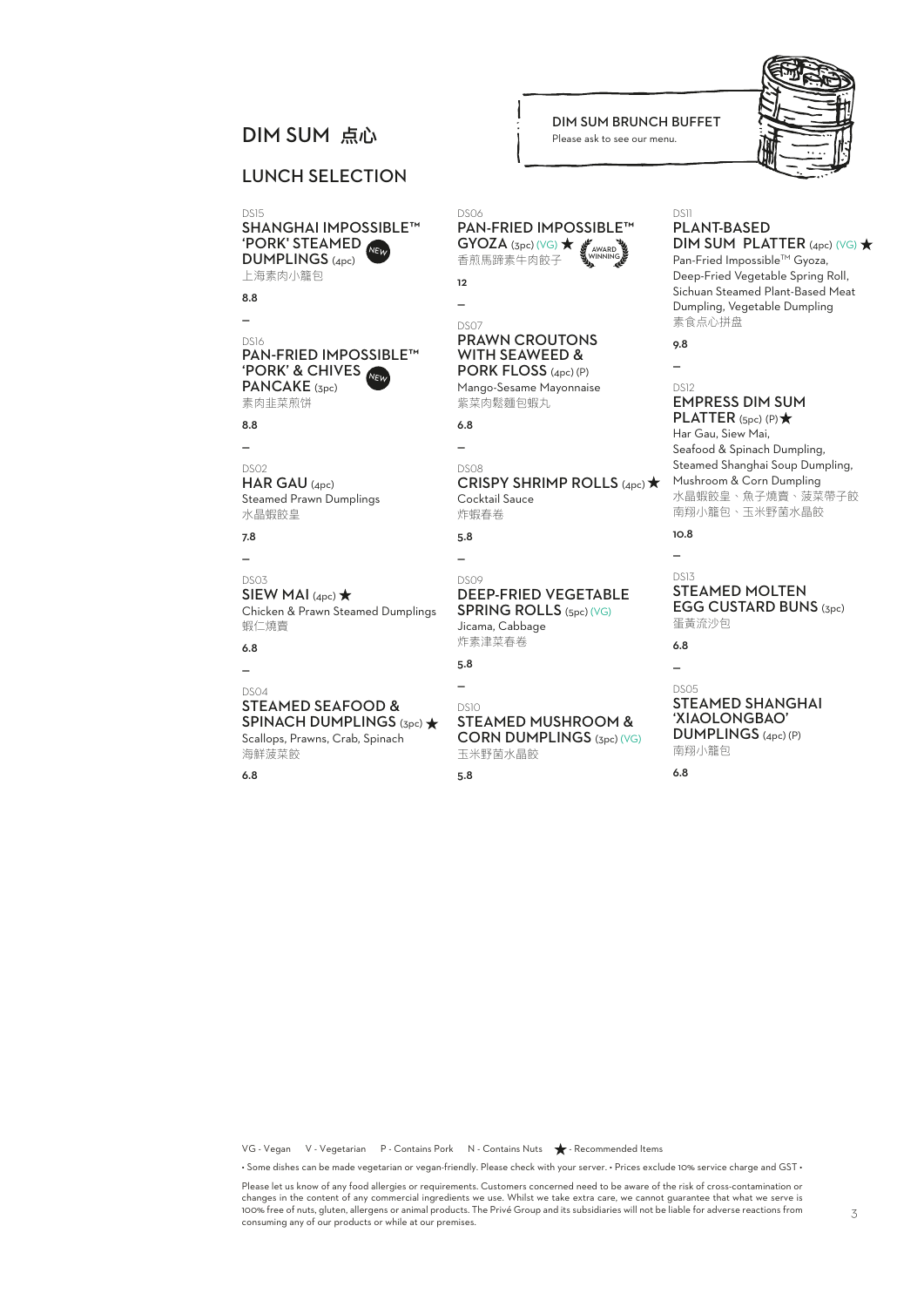# **DIM SUM BRUNCH BUFFET**<br>
Please ask to see our menu.

### EVENING SELECTION

'PORK' STEAMED DS15 SHANGHAI IMPOSSIBLE™ DUMPLINGS (4pc) 上海素肉小籠包

8.8

—

#### 'PORK' & CHIVES NEW DS16 PAN-FRIED IMPOSSIBLE™ PANCAKE (3pc)

素肉韭菜煎饼

8.8

#### —

DS01 EMPRESS 'CHAR SIEW' PUFF (3pc) (VG) 素叉烧酥

8.8

Limited servings daily

#### — DS08

#### CRISPY SHRIMP ROLLS (6pc) Cocktail Sauce 炸蝦春卷

7.8

#### DS06 PAN-FRIED IMPOSSIBLE™  $GYOZA$  (3pc) (VG)  $\bigstar$ 香煎馬蹄素牛肉餃子 AWARD WINNING

Please ask to see our menu.

12 —

#### DS14 PRAWN CROUTONS WITH SEAWEED & PORK FLOSS (5pc) (P)

Mango-Sesame Mayonnaise 紫菜肉鬆麵包蝦丸

8.8 —

#### DS04 STEAMED SEAFOOD & SPINACH DUMPLINGS (4pc)  $\bigstar$

Scallops, Prawns, Crab, Spinach 海鮮菠菜餃

8.8 —

DS05

#### STEAMED SHANGHAI 'XIAOLONGBAO' DUMPLINGS (5pc) (P) 南翔小籠包

8.8

#### DS11 PLANT-BASED

### $DIM$  SUM PLATTER (4pc) (VG)  $\star$

Pan-Fried Impossible™ Gyoza, Deep-Fried Vegetable Spring Roll, Sichuan Steamed Plant-Based Meat Dumpling, Vegetable Dumpling 素食点心拼盘

9.8  $\overline{a}$ 

#### DS<sub>12</sub> EMPRESS DIM SUM PLATTER  $(Spc)$  (P)  $\bigstar$

Har Gau, Siew Mai, Seafood & Spinach Dumpling, Steamed Shanghai Soup Dumpling, Mushroom & Corn Dumpling 水晶蝦餃皇、魚子燒賣、菠菜帶子餃 南翔小籠包、玉米野菌水晶餃

10.8  $\overline{a}$ 

#### DS13 STEAMED CHIVES & PORK DUMPLINGS (4pc) (P) 韭菜猪肉餃

7.8

#### — DS09 DEEP-FRIED VEGETABLE

SPRING ROLLS (7pc) (VG) Jicama, Cabbage 炸素津菜春卷

7.8

VG - Vegan V - Vegetarian P - Contains Pork N - Contains Nuts  $\bigstar$  - Recommended Items

• Some dishes can be made vegetarian or vegan-friendly. Please check with your server. • Prices exclude 10% service charge and GST •

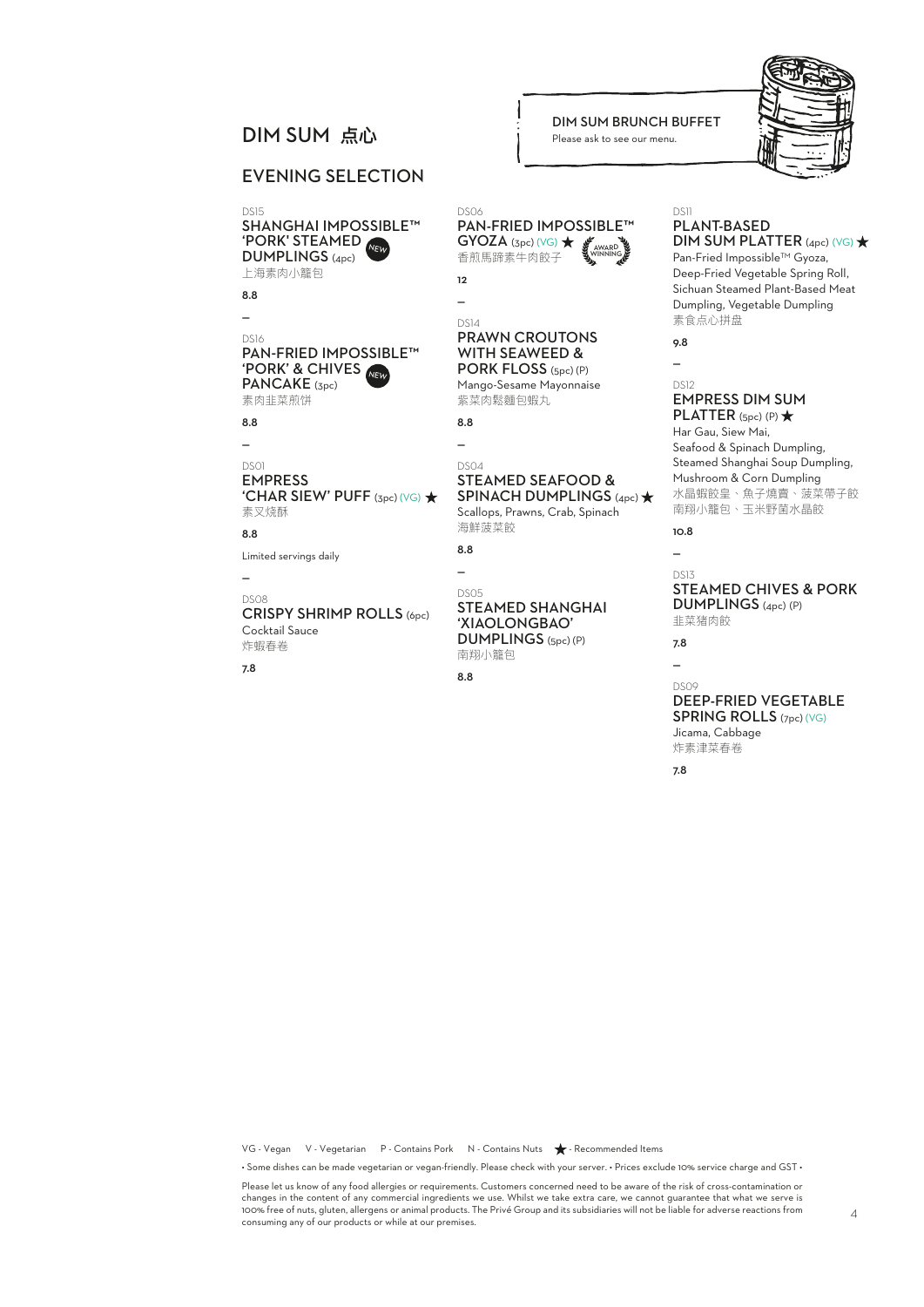### SOUPS **湯**

(served in individual bowls)

#### SO01 KING PRAWN DUMPLING IN SUPREME BROTH 石鍋餛飩雞湯

15  $\overline{a}$ 

#### SO02 DOUBLE-BOILED SUPERIOR SOUP IN YOUNG COCONUT \* Prawn, Dried Scallop,

Bamboo Fungus, Chicken 椰皇瑤柱鳳尾蝦竹笙燉雞湯

15

#### SO04 PUMPKIN **TEAPOT SOUP (VG) ★**

Thick Pumpkin Broth, Mushroom Dumpling, Crispy Spring Roll 茶壺黃燜鲜菇餃伴春卷

## 13

—

### SO05

#### SWEET CORN & **BABY SPINACH SOUP (VG)** 玉米菠菜湯

 $\circ$ 

#### SO06 HOT & SOUR SOUP \* 海鮮酸辣湯

Choice of: • Seafood 海鲜 12 • Vegetarian Prawn 素虾 12 (VG)

#### SO07 EGG DROP SOUP

Asparagus 茸蘆筍蛋花雞湯

—

Choice of:

• Chicken 鸡肉 10

• Plant-Based Meat 素猪肉 9 (V)



### SIGNATURE ROASTS **招牌烧肉**

SDO1

**ROYAL PEKING DUCK ★** Silky Crepe, Scallions, Cucumber 脆皮北京片皮鸭

45 (half) | 78 (whole)

—

#### SR02 EMPRESS CHAR SIEW (8pc) (P)

Duroc, Spain 碳烤招牌西班牙叉燒

 $22$ 

SDO3 EMPRESS ROAST DUCK ★ 明爐燒鸭 22 (quarter) | 34 (half) | 64 (whole)

 $\overline{a}$ 

#### SR04 **CRACKLING** ROAST PORK (10pc) (P) Duroc, Spain 化皮西班牙燒肉

22

TRIPLE ROAST PLATTER (P) (N)  $\star$ Empress Char Siew,

Crackling Roast Pork, Empress Sticky & Sweet Pork Ribs 燒味三品拼 叉燒、燒排骨、燒肉

34 —

SDO5

#### SR06 SWEET & STICKY PORK RIBS (6pc) (P) (N) 底溫醬燒排骨

 $24$ 

VG - Vegan V - Vegetarian P - Contains Pork N - Contains Nuts  $\bigstar$  - Recommended Items

• Some dishes can be made vegetarian or vegan-friendly. Please check with your server. • Prices exclude 10% service charge and GST •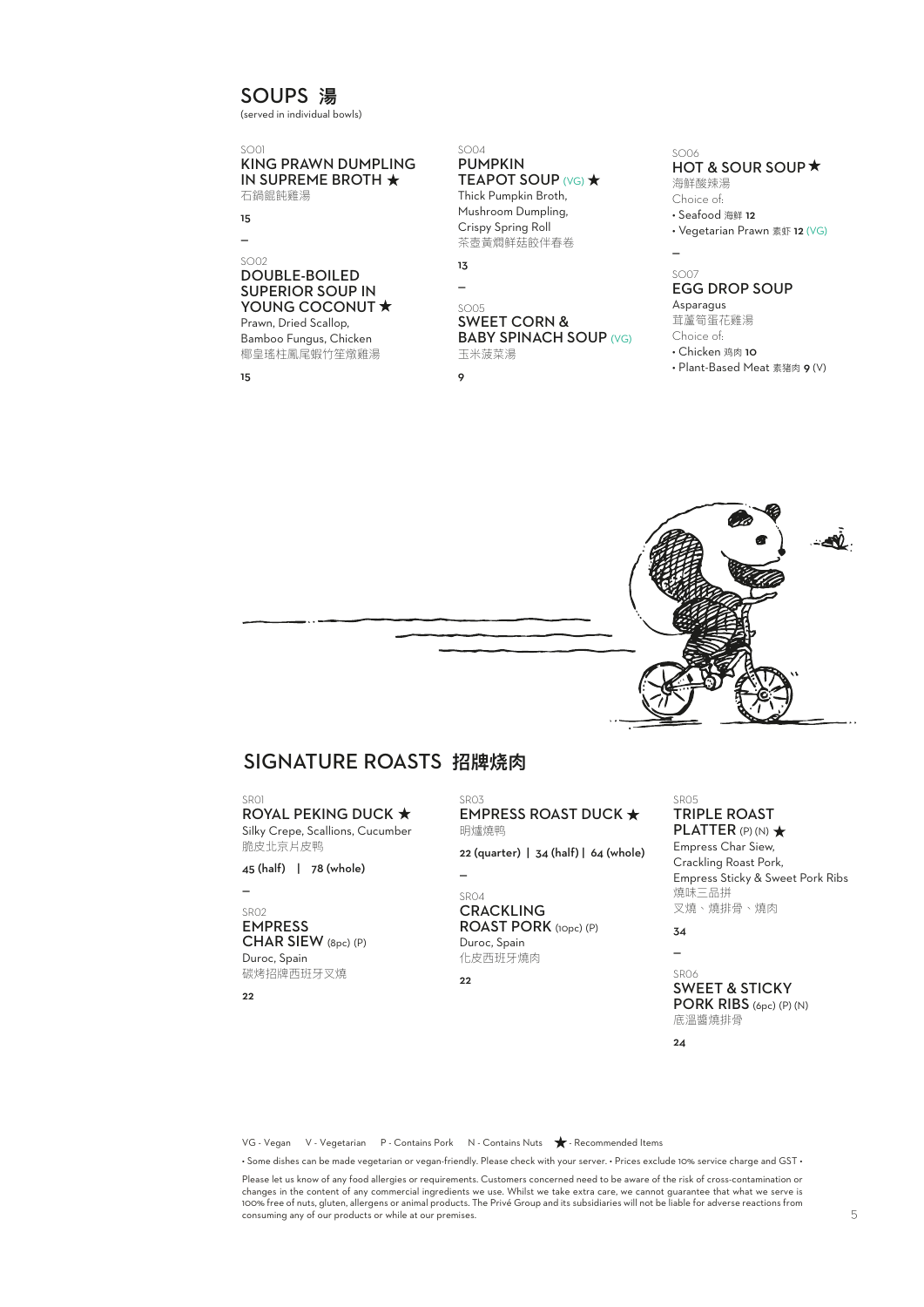### APPETISERS **前菜/開胃菜**

DS06 PAN-FRIED IMPOSSIBLE™  $GYOZA$  (3pc) (VG)  $\bigstar$ 香煎馬蹄素牛肉餃子 AWARD WINNING

**12**  $\overline{a}$ 

AP01 CRISPY EGGPLANT WITH MUSHROOM SOY FLOSS (VG) \* 菌酥脆茄子

12

AP03 CRISPY BEANCURD 'PEKING DUCK' (3pc) (VG)  $\star$ Silky Crepe,

Crispy Beancurd Skin, Cucumber 北京素鸭

9 —

> AP04 DEEP-FRIED SALMON SKIN, TOFU & SALTED EGG YOLK  $\star$ 咸旦黃金魚皮豆腐

12

AP05 SICHUAN STEAMED DUMPLINGS (6pc) \*

Chilli Oil, Aged Black Vinegar 紅油抄手

Choice of:

• Pork & Prawn 猪肉与虾 12 (P) • Plant-Based Meat & Cabbage 素猪肉与白菜 10 (VG)

AP06 CRISPY COD 'BI FENG TANG'-STYLE

Caramelised Shallots, Chilli 避風塘鱸魚粒

14

—



## SALADS **沙律/開胃菜**

#### $S_{\Delta}$ 01 CRISPY AROMATIC **DUCK SALAD ★**

Baby Spinach, Micro Herbs, Asian Pomelo, Nashi Pears, Goji Berries, Cucumbers, Spring Onions, Chinese Figs, Plum-Citrus Dressing 手撕香酥鴨沙律

15

Vegan option with Crispy Yuba 10 (VG)

#### SA02 WOK-CHARRED BROCCOLI & **BROCCOLINI SALAD (VG) ★** Kale, Toasted Peanuts, Smoked Paprika, Chilli-Calamansi Vinaigrette 碳烤澳洲西蘭花沙律

15

VG - Vegan V - Vegetarian P - Contains Pork N - Contains Nuts  $\bigstar$  - Recommended Items

• Some dishes can be made vegetarian or vegan-friendly. Please check with your server. • Prices exclude 10% service charge and GST •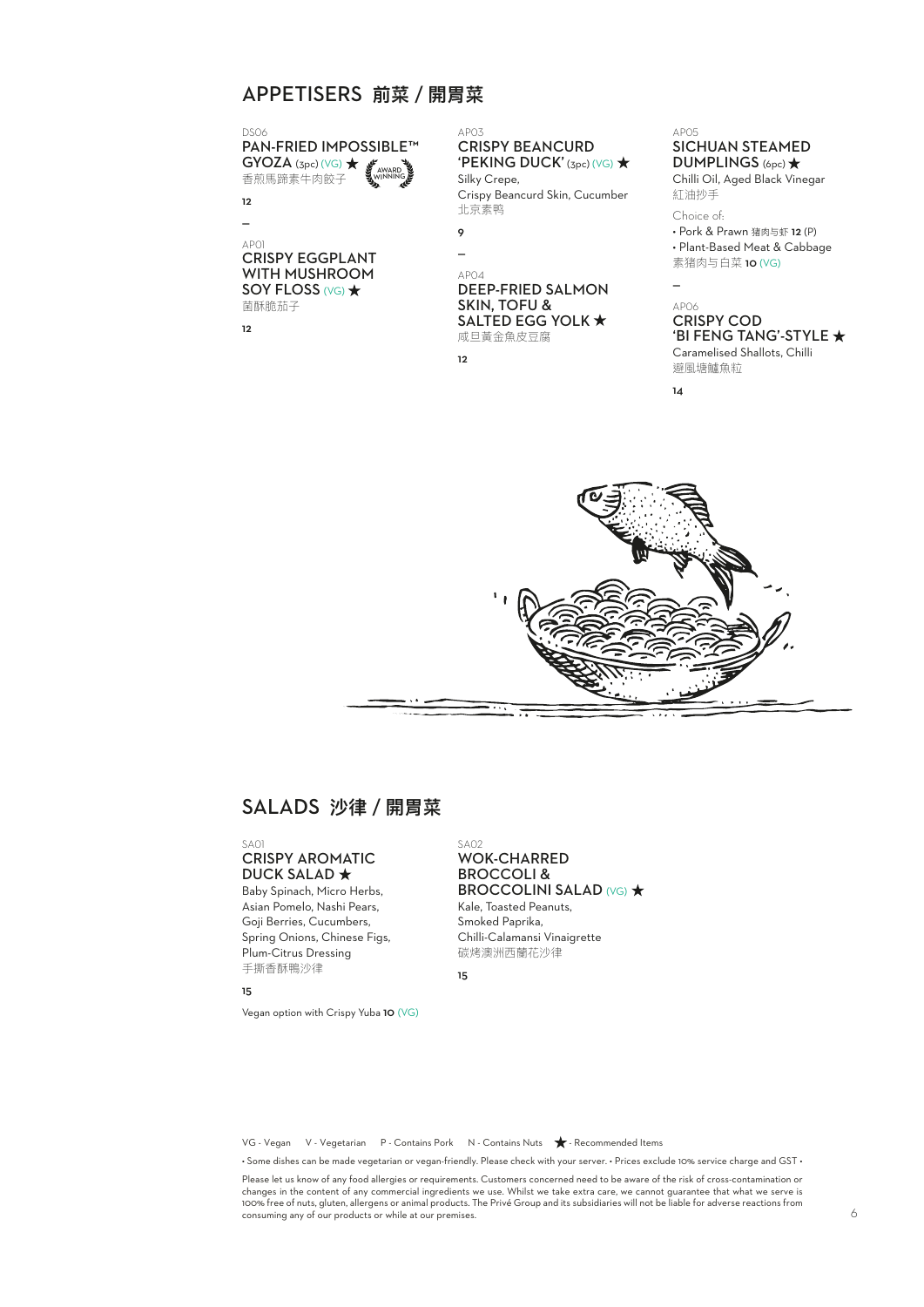### MAINS **主菜**

### SEAFOOD & ALTERNATIVES **海鮮**

KING PRAWNS  $\star$ Two Ways: Salted Egg Yolk; Crispy Prawn Roll with Yuzu-Ginger Flower Dressing 帝王虾二食 咸旦、柚子香花炸蝦丸

**z**<sub>4</sub>

 $\overline{\phantom{a}}$ 

### SF02

KUNG PAO KING PRAWNS  $(N)$   $\star$ 四川宮保蝦球

34

#### SF04 XO CHILLI **HOKKAIDO SCALLOPS ★**

Asparagus / Shimeji Mushroom XO醬芦笋日本帶子

| 36 |  |
|----|--|
|    |  |

### SF08 STEAMED HALIBUT FILLET (4pc)

Dried Scallops, Chicken 古法蒸比目鱼版干貝鸡丝

38

#### SF06 CRISPY-BATTERED TOFU 'FISH' PATTIES (VG)  $\star$ Ginger Flower Glaze 香花汁脆素魚

#### $20$ —

#### SF07 CRISPY-BATTERED CANADIAN COD FISH FILLET

Yuzu, Spicy Ginger Flower Glaze 柚子香花汁脆鳕鱼

26 /person



### MEAT & ALTERNATIVES **肉类**

MP<sub>07</sub> KUNG PAO TINDLE 'CHICKEN' (VG) (N) Cashew Nuts, Dried Chilli 宮保素鸡丁

22

#### MP01 SEARED ANGUS BEEF TENDERLOIN CUBES \*

Crispy Chinese Fritters, Garlic, Black Pepper Sauce, Water Chestnut 黑椒蒜片安格斯牛仔粒、馬蹄

36 —

#### MP02

 $24$ 

#### BLACK PEPPER IMPOSSIBLETM MEATBALLS (VG)  $\star$

Crispy Chinese Fritters, Garlic, Black Pepper Sauce, Water Chestnut 黑椒蒜片素牛肉丸、馬蹄

MP08 LEMON TINDLE 'CHICKEN' (VG) Sesame Seed Crust, Lemon Sauce

西檸芝麻脆素鸡 22  $\mathsf{SPE}_{\mathsf{C}/\mathsf{A}}$ 

SWEET & SOUR IBERICO PORK PRESA (P) Aged Vinegar, Lychee, Capsicums

陳年醋荔枝西班牙咕嚕肉和燈籠椒

28 —

 $22$ 

MP03

#### MP04 SWEET & SOUR 'MEAT' BALLS (VG) Lychee, Capsicums

荔枝咕嚕素豬肉丸和燈籠椒



26

—

Non-Spicy Lime Sauce option available

### MP06 STIR-FRIED AUSTRALIAN

LAMB LOIN STRIPS  $\star$ French Bean, Cumin, Dried Pepper, Capsicum 子然茴香羊柳

34

VG - Vegan V - Vegetarian P - Contains Pork N - Contains Nuts  $\bigstar$  - Recommended Items

• Some dishes can be made vegetarian or vegan-friendly. Please check with your server. • Prices exclude 10% service charge and GST •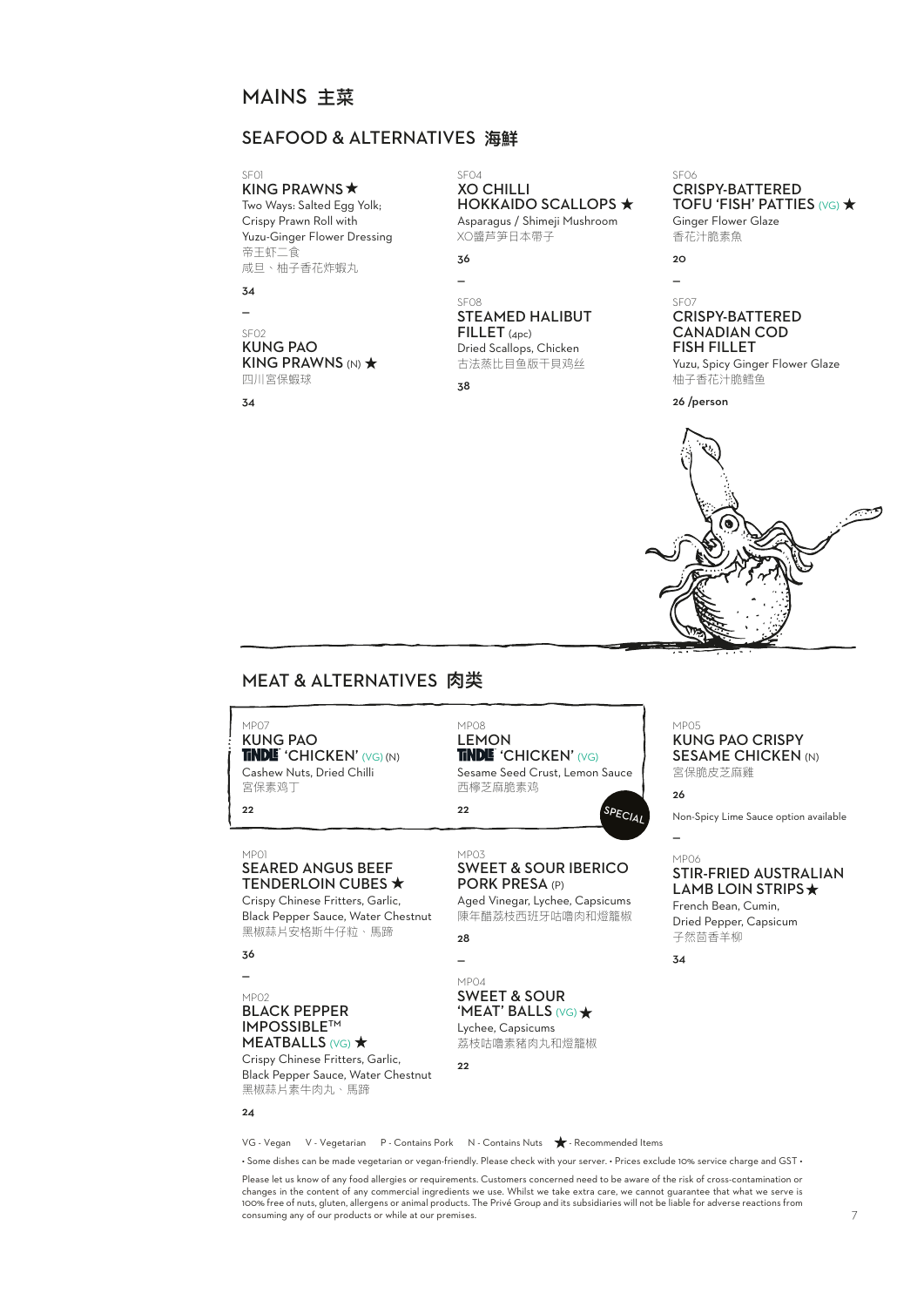### TOFU, MUSHROOMS & VEGETABLES **豆腐/菜類**

### VE01<br>**SICHUAN MAPO TOFU** IN STONEPOT \* 石煱麻婆豆腐

Choice of:

• Hokkaido Scallop & Prawn 扇贝与虾 26 (P)

• Impossible<sup>™</sup> Meat 素牛肉 22 (VG)

#### — VE02

#### KUNG PAO WOK-CHARRED CAULIFLOWER (VG) (N) 宮保烤椰菜花

 $20$ 

### VE03

### SEAFOOD SPINACH TOFU

Housemade Deep-Fried Tofu, Prawns, Fish, Scallops 海鮮自製豆腐

 $\overline{a}$ VE04

#### STIR-FRIED FRENCH BEANS  $\star$

蝦乾肉鬆四季豆 Choice of: • Minced Pork & Dried Shrimps 猪肉碎与虾米 22 (P) • Minced Plant-Based Meat &

 Shimeji Mushrooms 素猪肉碎与鴻喜菇 20 (VG)

VE05 STIR-FRIED MUSHROOM MEDLEY (VG) Shiitake, Shimeji, Oyster Mushrooms, Beansprouts 干炒素三菇豆芽

 $20$ 

—

#### VE07 SEASONAL VEGETABLES

Choice of:

- Broccoli 西蘭花
- Choy Sum 菜芯
- Amaranth 莧菜
- Kailan 芥蘭

#### Cooking methods: Stir-Fried 清炒 (VG)

Stir-Fried with Garlic 蒜蓉炒 (VG) Poached in Superior Stock with Trio of Egg 金銀蛋浸 Poached in Superior Chicken Stock 雞湯浸

20

## RICE, NOODLES & ALTERNATIVES **飯/麵類**

#### RN01

#### FRIED BROWN RICE MEDLEY  $(VG)$  (N)  $\star$ Hon Shimeji Mushrooms, Asparagus,

Yam, Goji Berries, Pine Nuts 松子鮮菌香芋糙米飯

22

### —

#### RN02 EMPRESS FRIED RICE (P)  $\star$

Long Grain Jasmine Rice, Prawns, Yam, Empress Char Siew, Olives, Egg 招牌皇后炒飯

#### $24$

Brown Rice option available

### —

#### RN03 WOOD EAR MUSHROOM 'CHAR KWAY TEOW' (VG) ★

Bean Sprouts, Chives, Plant-Based Meat, Curry Spices 星洲黑木耳'粿条 LOW CARB

#### $24$

VG - Vegan V - Vegetarian P - Contains Pork N - Contains Nuts  $\bigstar$  - Recommended Items

• Some dishes can be made vegetarian or vegan-friendly. Please check with your server. • Prices exclude 10% service charge and GST •

Please let us know of any food allergies or requirements. Customers concerned need to be aware of the risk of cross-contamination or<br>changes in the content of any commercial ingredients we use. Whilst we take extra care, w 100% free of nuts, gluten, allergens or animal products. The Privé Group and its subsidiaries will not be liable for adverse reactions from consuming any of our products or while at our premises.

#### BRAISED MUSHROOM E-FU NOODLES (V) 鲜菌焖伊麵 NEW

#### 22 —

RN05

#### RN06 SOUTH AUSTRALIAN LOBSTER E-FU NOODLES Egg Drop Gravy NEW

滑蛋龙虾伊麵 24 /person

RN07

#### STIR-FRIED KING PRAWN HOR FUN $\star$

Scallions, Egg Drop Gravy 滑蛋大蝦河粉

26

—

#### Vegan option with Vegetarian Prawns & Beancurd Gravy 20 (VG)

RN08

### DRAGON'S BREATH HOR FUN  $\star$

Dry-Fried Rice Noodles 乾炒河粉 Choice of:

• Angus Beef 安格斯牛肉 24

• Impossible™ Meatballs 素牛肉丸 22 (VG)